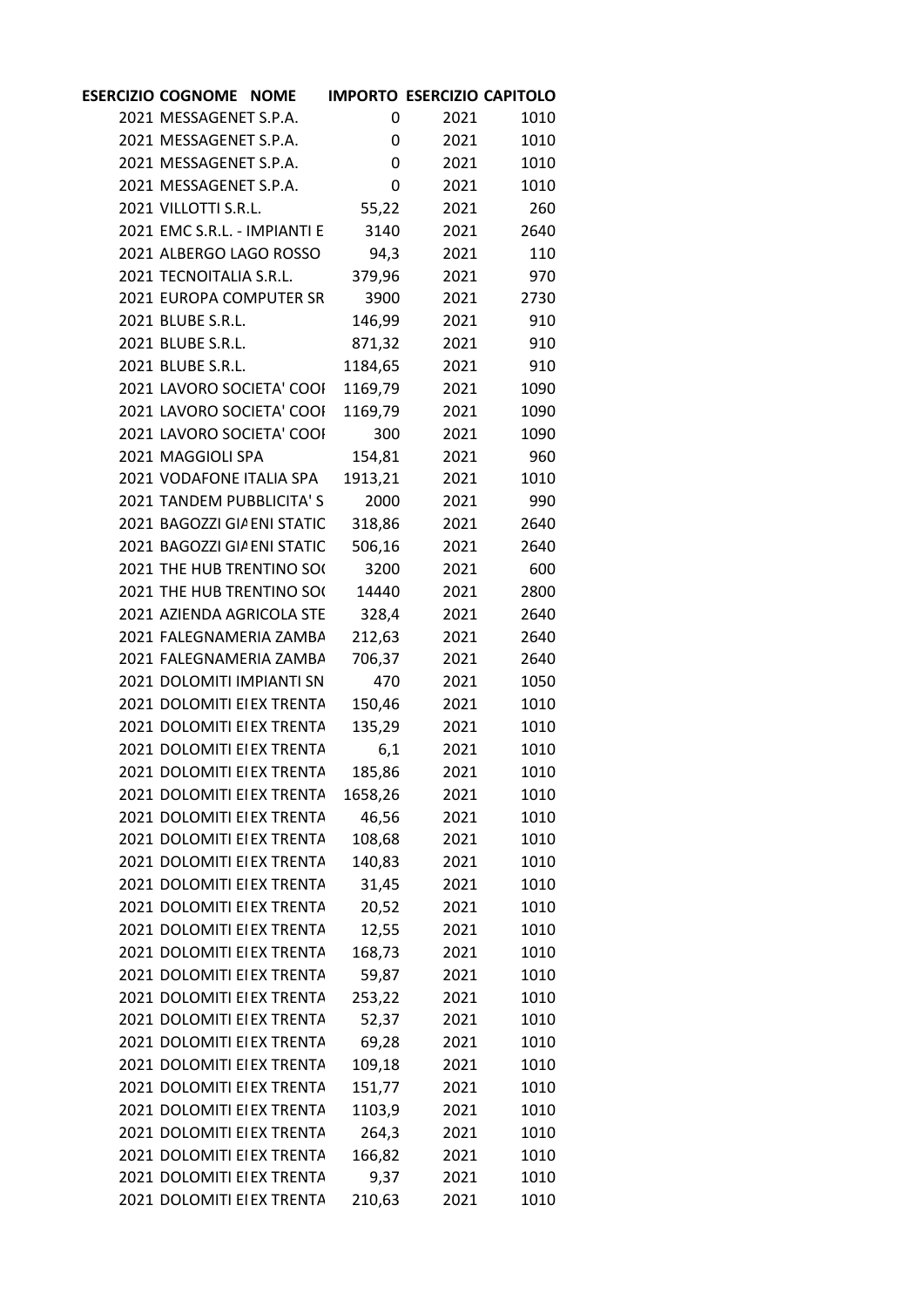| 2021 DOLOMITI EI EX TRENTA              | 42,42   | 2021        | 1010 |  |
|-----------------------------------------|---------|-------------|------|--|
| 2021 DOLOMITI EI EX TRENTA              | 87,95   | 2021        | 1010 |  |
| 2021 DOLOMITI EI EX TRENTA 67,9 2021    |         |             | 1010 |  |
| 2021 DOLOMITI EI EX TRENTA              | 92,89   | 2021        | 1010 |  |
| 2021 DOLOMITI EI EX TRENTA              | 54,81   | 2021        | 1010 |  |
| 2021 AGRARIA 2000 DI MAUI               | 6,8     | 2021        | 2640 |  |
| 2021 NI.PE. DI PELLEGRINO G             | 495,09  | 2021        | 2640 |  |
| 2021 CARPENTERIA METALLI(               | 850     | 2021        | 2640 |  |
| 2021 TRENTINO OFFICE S.R.L.             | 292,8   | 2021        | 1050 |  |
| 2021 ASCOOP SOCIETA' COOI               | 1800    | 2021        | 1090 |  |
| 2021 AZIENDA SPECIALE PER               | 215,25  | 2021 330    |      |  |
| 2021 ALSIR S.R.L.                       | 505     | 2021        | 1130 |  |
| 2021 ECOOPERA SOCIETA' CC               | 60      | 2021        | 2640 |  |
| 2021 TIPOGRAFIA LA BODON                | 580     | 2021        | 990  |  |
| 2021 FEDRIZZI S.R.L. UNIPERS            | 504,12  | 2021        | 2640 |  |
| 2021 FEDRIZZI S.R.L. UNIPERS            |         | 166,26 2021 | 2640 |  |
| 2021 FEDRIZZI S.R.L. UNIPERS            | 254,1   | 2021        | 2640 |  |
| 2021 FEDRIZZI S.R.L. UNIPERS            | 83,62   | 2021        | 2640 |  |
| 2021 FEDRIZZI S.R.L. UNIPERS            | 154,3   | 2021        | 2640 |  |
| 2021 FEDRIZZI S.R.L. UNIPERS            | 160     | 2021        | 2640 |  |
| 2021 COZZIO EMILIO & C. S.R 623,52 2021 |         |             | 2640 |  |
| 2021 COZZIO EMILIO & C. S.R             | 112,37  | 2021        | 1050 |  |
| 2021 COZZIO EMILIO & C. S.R             | 289,7   | 2021        | 1050 |  |
| 2021 COZZIO EMILIO & C. S.R             | 161     | 2021        | 1050 |  |
| 2021 COZZIO EMILIO & C. S.R             | 719,67  | 2021        | 2640 |  |
| 2021 PELLIZZARI RINALDO                 | 357,54  | 2021        | 2640 |  |
| 2021 PELLIZZARI RINALDO                 | 170,49  | 2021        | 2640 |  |
| 2021 FERRAMENTA A CIODO                 | 613,95  | 2021        | 2640 |  |
| 2021 FERRAMENTA A CIODO                 | 230,41  | 2021        | 2640 |  |
| 2021 GIORNALE IL MELO SRL               |         | 1650 2021   | 150  |  |
| 2021 FER CASA DI GILIO LORE             | 392,92  | 2021        | 2640 |  |
| 2021 AUTOTRASPORTI E SCAN               | 4573,23 | 2021        | 2640 |  |
| 2021 HILTI ITALIA S.P.A.                | 1755,44 | 2021        | 2640 |  |
| 2021 ONORATI S.R.L.                     | 4,6     | 2021        | 2640 |  |
| 2021 LUCIAN SRL                         | 2652,91 | 2021        | 1030 |  |
| 2021 PUNTO GRILL                        | 74,59   | 2021        | 2640 |  |
| 2021 EDILIA SRL (EX GIBE)               | 88,09   | 2021        | 2640 |  |
| 2021 ALIMONTA SAMUELE                   | 3500    | 2021        | 2640 |  |
| 2021 ZIBORDI<br><b>FILIPPO</b>          | 150     | 2021        | 990  |  |
| 2021 TABILIO<br><b>MARCO</b>            | 728     | 2021        | 990  |  |
| 2021 METALFER SRL                       | 53,54   | 2021        | 2640 |  |
| 2021 SCUOLA ITALIANA ALPIN              | 600     | 2021        | 600  |  |
| 2021 SCUOLA ITALIANA ALPIN              | 300     | 2021        | 600  |  |
| 2021 FUNIVIE PINZOLO S.P.A.             | 142,18  | 2021        | 550  |  |
| 2021 FUNIVIE PINZOLO S.P.A.             | 51      | 2021        | 550  |  |
| 2021 LEGNOFER S.N.C. DI DAI             | 1977,54 | 2021        | 2640 |  |
| 2021 CONSORZIO TRENTINO                 | 218,18  | 2021        | 580  |  |
| 2021 ALBERGO RISTORANTE '               | 409,09  | 2021        | 550  |  |
| 2021 SPAZIO S.P.A.                      | 260     | 2021        | 2660 |  |
| 2021 WIN SPORT S.R.L.                   | 29      | 2021        | 2640 |  |
|                                         |         |             |      |  |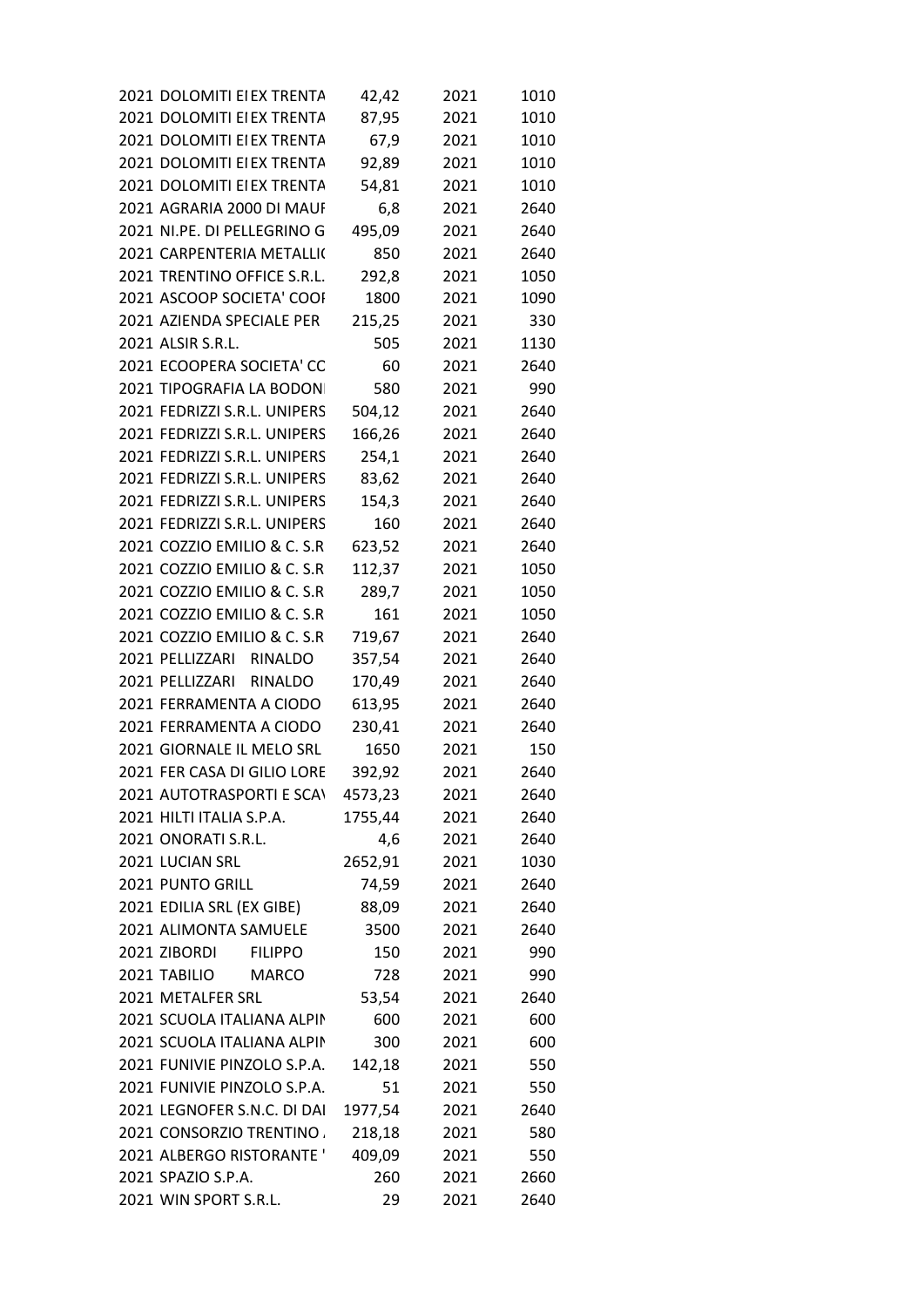| 2021 GIZETA SRL                      | 2160    | 2021 | 2640 |
|--------------------------------------|---------|------|------|
| 2021 STIP TRENTINA SRL               | 85,3    | 2021 | 2640 |
| 2021 STORO DIESEL SRL                | 240     | 2021 | 2640 |
| 2021 AGLIARDI SNC DI AGLIAI          | 8226    | 2021 | 2640 |
| 2021 AGLIARDI SNC DI AGLIAI          | 8226    | 2021 | 2640 |
| 2021 AGLIARDI SNC DI AGLIAI          | $-8226$ | 2021 | 2640 |
| 2021 TRENTINA VERIFICHE EL           | 150     | 2021 | 1050 |
| 2021 WURTH SRL                       | 821,1   | 2021 | 2640 |
| 2021 AMONN PROFI COLOR S             | 174,41  | 2021 | 2640 |
| 2021 KUNSTDÄœNGER VISUA              | 117,74  | 2021 | 2640 |
| 2021 GRAFICHE FUTURA S.R.I           | 250,01  | 2021 | 990  |
| 2021 STELDO SRL                      | 109,25  | 2021 | 2640 |
| 2021 STELDO SRL                      | 93,48   | 2021 | 2640 |
|                                      |         |      |      |
| 2021 STELDO SRL                      | 12,4    | 2021 | 2640 |
| 2021 STELDO SRL                      | 62,63   | 2021 | 2640 |
| 2021 STELDO SRL                      | 960     | 2021 | 2640 |
| 2021 STELDO SRL                      | 20,7    | 2021 | 2640 |
| 2021 GRAFFITE STUDIO DI W/           | 870,88  | 2021 | 970  |
| 2021 GRAFFITE STUDIO DI W/           | 309,12  | 2021 | 990  |
| 2021 GRAFFITE STUDIO DI W/           | 3920    | 2021 | 970  |
| 2021 GRAFFITE STUDIO DI W/           | 690     | 2021 | 970  |
| 2021 PROFEXIONAL S.R.L.              | 180     | 2021 | 1050 |
| 2021 KUWAIT PETROLEUM IT             | 2904,89 | 2021 | 970  |
| 2021 LEGNOSUD SRL CON SO             | 4950    | 2021 | 2640 |
| 2021 GESERVICE DI SIMONI L' 10655,74 |         | 2021 | 1030 |
| 2021 IN TRENINO S.N.C. DI M          | 86800   | 2021 | 1030 |
| 2021 MOUNTAIN FRIENDS - S            | 300     | 2021 | 600  |
| 2021 LAVORO SOCIETA' COOI            | 600     | 2021 | 1090 |
| 2021 LAVORO SOCIETA' COOI            | 3000    | 2021 | 150  |
|                                      |         |      |      |
| 2021 LAVORO SOCIETA' COOI            | 1169,79 | 2021 | 1090 |
| 2021 FEDRIZZI S.R.L. UNIPERS         | 164,71  | 2021 | 2640 |
| 2021 AMONN PROFI COLOR S             | 37,61   | 2021 | 2640 |
| 2021 FARCO S.R.L.                    | 353,6   | 2021 | 2640 |
| 2021 COZZIO EMILIO & C. S.R          | 228,04  | 2021 | 1050 |
| 2021 THE SPEAKING CORNER             | 399,67  | 2021 | 600  |
| 2021 ALPICHEM SERVICE                | 119,5   | 2021 | 2640 |
| 2021 ALPICHEM SERVICE                | 69,5    | 2021 | 2640 |
| 2021 PUNTO GRILL                     | 72,96   | 2021 | 2640 |
| 2021 AUTORIPARAZIONI E RIC           | 203,84  | 2021 | 2640 |
| 2021 LUIGI OSSANNA S.A.S. D          | 439,41  | 2021 | 2640 |
| 2021 EDILIA SRL (EX GIBE)            | 470,45  | 2021 | 2640 |
| 2021 FEDRIZZI S.R.L. UNIPERS         | 589,76  | 2021 | 2640 |
| 2021 ALIMONTA SAMUELE                | 695,44  | 2021 | 2640 |
|                                      |         |      |      |
| 2021 ALIMONTA SAMUELE                | 1104,56 | 2021 | 2640 |
| 2021 MOSCA COSTRUZIONI S             | 34,72   | 2021 | 2640 |
| 2021 NICOLLI TECNO LEGNO !           | 3668    | 2021 | 2650 |
| 2021 NICOLLI TECNO LEGNO :           | 2394,9  | 2021 | 2650 |
| 2021 F.LLI CAMPIGOTTO S.N.           | 4900    | 2021 | 2650 |
| 2021 PEDRETTI GRANITI S.R.L          | 560     | 2021 | 2640 |
| 2021 TOMBINI ERCOLE S.N.C.           | 245,9   | 2021 | 110  |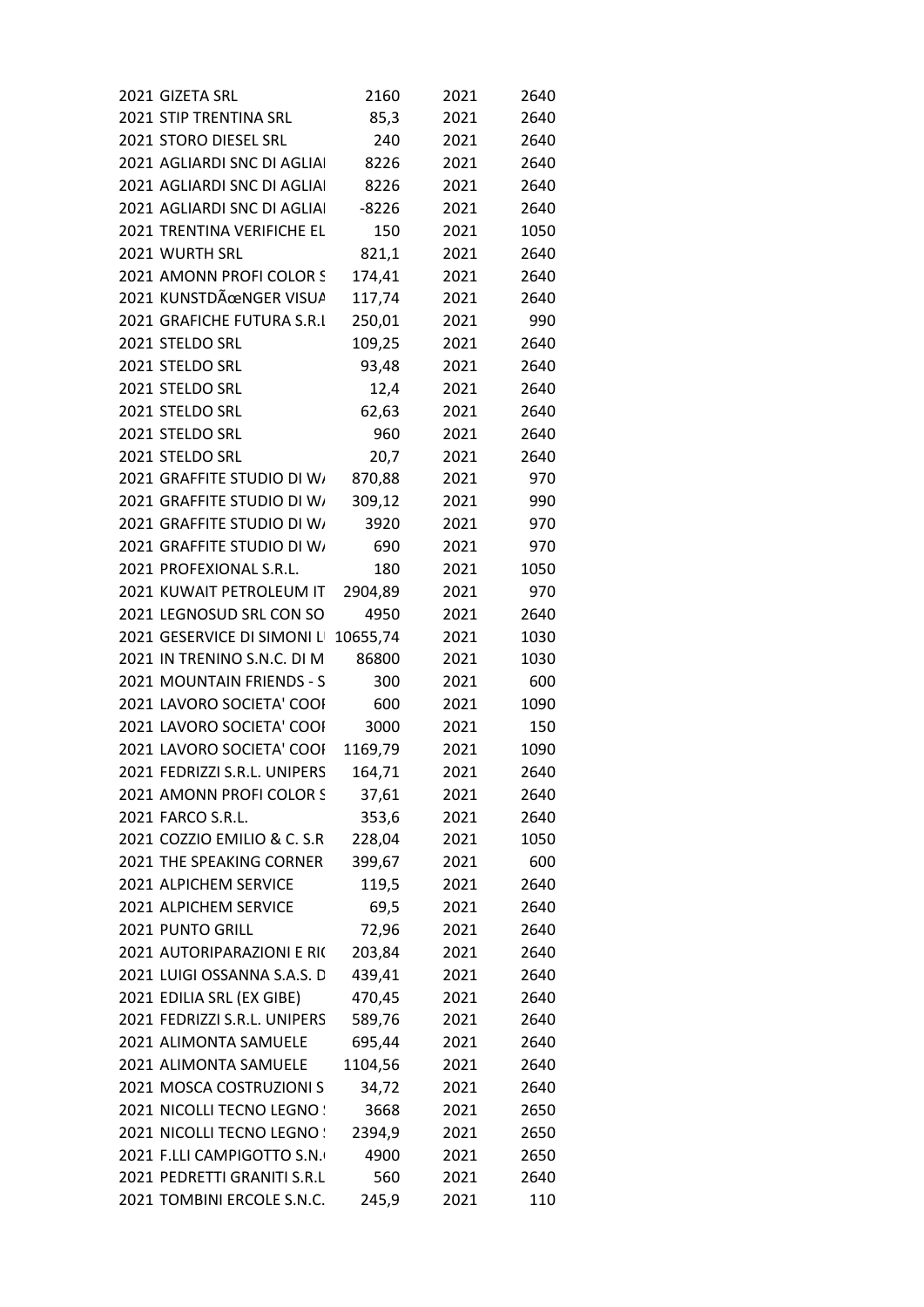| 2021 LUCIAN SRL             | 532,06     | 2021 | 1030 |
|-----------------------------|------------|------|------|
| 2021 NOOVLE SRL             | 386,56     | 2021 | 280  |
| 2021 MICROWEB SAS DI FABI   | 1777,29    | 2021 | 280  |
| 2021 MICROWEB SAS DI FABI   | 18,71      | 2021 | 280  |
| 2021 EURO DATA S.N.C. DI CF | 1862,5     | 2021 | 210  |
| 2021 TIM S.P.A.             | 137        | 2021 | 1010 |
| 2021 LEONARDI WOOD SRL      | 37         | 2021 | 550  |
| 2021 LEONARDI WOOD SRL      | 138        | 2021 | 550  |
| 2021 RABBIESE P.S.C.A.R.L.  | 19387,6    | 2021 | 2640 |
| 2021 SUFALI<br>HAMIT        | 1300       | 2021 | 2710 |
| 2021 SUFALI<br><b>HAMIT</b> | 947        | 2021 | 2710 |
| 2021 SUFALI<br><b>HAMIT</b> | 34901,02   | 2021 | 2710 |
| 2021 TRENTINO DIGITALE SP/  | 1224       | 2021 | 280  |
| 2021 UNIVERSO SNC DI PAOL   | 1210,48    | 2021 | 2640 |
| 2021 ONORATI S.R.L.         | 703,04     | 2021 | 2640 |
| 2021 ONORATI S.R.L.         | 288,07     | 2021 | 2640 |
| 2021 PELLIZZARI RINALDO     | 163,93     | 2021 | 2640 |
| 2021 PELLIZZARI RINALDO     | 270,83     | 2021 | 2640 |
| 2021 TERMODOLOMITI S.R.L.   | 2050       | 2021 | 1050 |
| 2021 STELDO SRL             | 18,31      | 2021 | 2640 |
| 2021 STELDO SRL             | 35,8       | 2021 | 2640 |
| 2021 STELDO SRL             |            |      | 2640 |
| 2021 STELDO SRL             | 20,9       | 2021 |      |
|                             | 76,7       | 2021 | 2640 |
| 2021 STELDO SRL             | 656,5      | 2021 | 2640 |
| 2021 FERRAMENTA A CIODO     | 409,84     | 2021 | 2640 |
| 2021 FERRAMENTA A CIODO     | 350,11     | 2021 | 2640 |
| 2021 FERRAMENTA A CIODO     | 378,16     | 2021 | 2640 |
| 2021 TELEPASS S.P.A.        | 0          | 2021 | 980  |
| 2021 TELEPASS S.P.A.        | 1,09       | 2021 | 980  |
| 2021 OPEN SKY SPA           | 0          | 2021 | 1010 |
| 2021 OPEN SKY SPA           | 638,84     | 2021 | 1010 |
| 2021 UNIVERSITA' DEGLI STU  | $-3248,25$ | 2021 | 1060 |
| 2021 UNIVERSITA' DEGLI STU  | 2076,75    | 2021 | 1060 |
| 2021 UNIVERSITA' DEGLI STU  | 585,75     | 2021 | 1060 |
| 2021 ING. MICHELE FLOR      | 1144       | 2021 | 2710 |
| 2021 ROTALNORD AUTO SRL     | 30400      | 2021 | 2500 |
| 2021 ROTALNORD AUTO SRL     | 600        | 2021 | 1050 |
| 2021 AGOSTINI S.R.L.        | 20955,42   | 2021 | 2660 |
| 2021 RABBIESE P.S.C.A.R.L.  | 1210,86    | 2021 | 2640 |
| 2021 RABBIESE P.S.C.A.R.L.  | 2088,05    | 2021 | 2640 |
| 2021 LEGNAMI GIOVANNINI I   | 177        | 2021 | 2640 |
| 2021 AUTORIPARAZIONI E RI(  | 243,85     | 2021 | 2640 |
| 2021 STUDIO PAOLI           | 2165,5     | 2021 | 210  |
| 2021 EUROPA COMPUTER SR     | 2500       | 2021 | 280  |
| 2021 VODAFONE ITALIA SPA    | 928,02     | 2021 | 1010 |
| 2021 LUCIAN SRL             | 2034,89    | 2021 | 1030 |
| 2021 LUCIAN SRL             | 649,11     | 2021 | 1030 |
| 2021 LUCIAN SRL             | 337,59     | 2021 | 1030 |
| 2021 ABACO S.P.A.           | 17450      | 2021 | 1030 |
| 2021 EDILIA SRL (EX GIBE)   | 106,69     | 2021 | 2640 |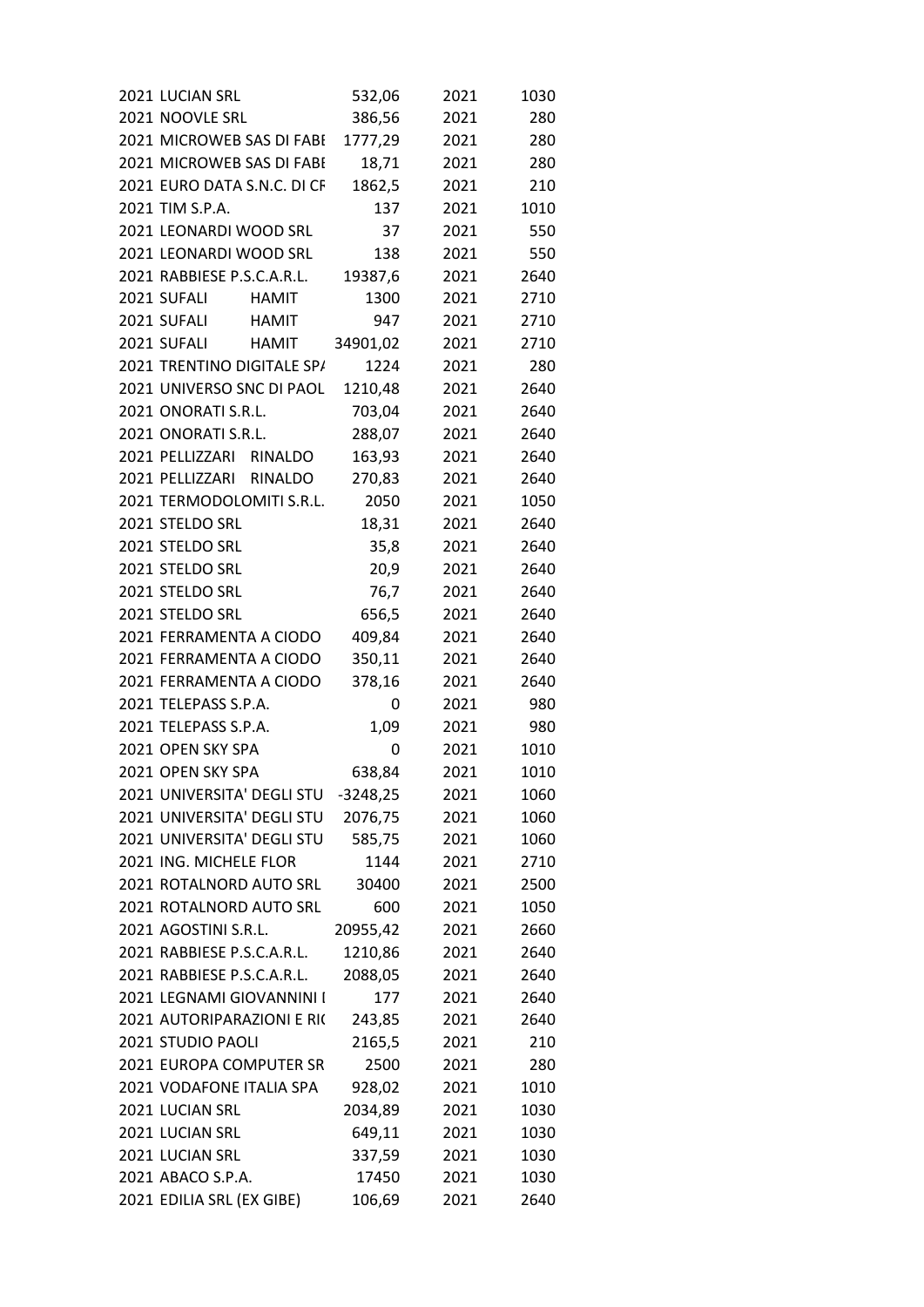| 2021 STORO DIESEL SRL                | 181     | 2021 | 2640 |  |
|--------------------------------------|---------|------|------|--|
| 2021 HILTI ITALIA S.P.A.             | 0,1     | 2021 | 2640 |  |
| 2021 HILTI ITALIA S.P.A.             | 101,5   | 2021 | 2640 |  |
| 2021 SEGHERIA - LEGNAME E            | 220     | 2021 | 2640 |  |
| 2021 DONATI<br><b>RUBEN</b>          | 3427,26 | 2021 | 2770 |  |
| 2021 KUWAIT PETROLEUM IT             | 3182,9  | 2021 | 970  |  |
| 2021 KUWAIT PETROLEUM IT 3059,17     |         | 2021 | 970  |  |
| 2021 ASCOOP SOCIETA' COOI            | 30244   | 2021 | 2640 |  |
| 2021 BLUBE S.R.L.                    | 997,36  | 2021 | 910  |  |
| 2021 AZIENDA PER IL TURISM           | 200,2   | 2021 | 620  |  |
| 2021 CRISTOFORETTI S.P.A.            | 2601,87 | 2021 | 970  |  |
| 2021 CRISTOFORETTI S.P.A.            | 4336,45 | 2021 | 970  |  |
| 2021 CRISTOFORETTI S.P.A.            | 2601,87 | 2021 | 970  |  |
| 2020 STUDIO DI INGEGNERIA 4440,8     |         | 2021 | 2660 |  |
| 2021 NI.PE. DI PELLEGRINO G          | 191,5   | 2021 | 2640 |  |
| 2021 NI.PE. DI PELLEGRINO G          | 202,9   | 2021 | 2640 |  |
| 2021 NI.PE. DI PELLEGRINO G          | 377,66  | 2021 | 2640 |  |
| 2021 NI.PE. DI PELLEGRINO G          | 277,28  | 2021 | 2640 |  |
| 2021 POLETTI<br>GABRIELLA            | 49,18   | 2021 | 550  |  |
| 2021 RENDENA ALPI S.N.C. DI          | 136,64  | 2021 | 110  |  |
| 2021 WOLTERS KLUWER ITAL             | 429,89  | 2021 | 1010 |  |
| 2021 GIOVACCHINI S.C.A.R.L.          | 437,6   | 2021 | 280  |  |
| 2021 GIOVACCHINI S.C.A.R.L.          | 390,4   | 2021 | 280  |  |
| 2021 BAGOZZI GIA ENI STATIC          | 517,03  | 2021 | 2640 |  |
| 2021 EDITRICE RENDENA DI P           | 540     | 2021 | 2640 |  |
| 2021 VILLOTTI S.R.L.                 | 947,78  | 2021 | 270  |  |
| 2021 SOGAP S.R.L.                    | 580     | 2021 | 2640 |  |
| 2021 DOLOMATIC S.R.L.                | 86      | 2021 | 2640 |  |
| 2021 MARTINELLI S.N.C. DI LL 2352,78 |         | 2021 | 2640 |  |
| 2021 FERRAMENTA A CIODO              | 122,46  | 2021 | 2640 |  |
| 2021 FERRAMENTA A CIODO              | 136,97  | 2021 | 2640 |  |
| 2021 AGRARIA 2000 DI MAUI            | 46,34   | 2021 | 2640 |  |
| 2021 CREATIVE MATRIX SRL             | 3800    | 2021 | 990  |  |
| 2021 B.E. DI BARBERO EMILIC          | 726,5   | 2021 | 1050 |  |
| 2021 FANTATO CAR DI FANTA            | 207,36  | 2021 | 1050 |  |
| 2021 FANTATO CAR DI FANTA            | 168,81  | 2021 | 1050 |  |
| 2021 SERVIZI CHINI RENATO &          | 2100    | 2021 | 2640 |  |
| 2021 ALBERGO ALLA POSTA I            | 88,27   | 2021 | 550  |  |
| 2021 SOGAP S.R.L.                    | 1170    | 2021 | 2640 |  |
| 2021 TRENTINO OFFICE S.R.L.          | 160,29  | 2021 | 550  |  |
| 2021 ANTOLINI TIPOGRAFIA S           | 670     | 2021 | 550  |  |
| 2021 DOLOMITI EI EX TRENTA           | 67,82   | 2021 | 1010 |  |
| 2021 DOLOMITI EI EX TRENTA           | 67,7    | 2021 | 1010 |  |
| 2021 DOLOMITI EI EX TRENTA           | 67,23   | 2021 | 1010 |  |
| 2021 DOLOMITI EI EX TRENTA           | 38,25   | 2021 | 1010 |  |
| 2021 DOLOMITI EI EX TRENTA           | 217,04  | 2021 | 1010 |  |
| 2021 DOLOMITI EI EX TRENTA           | 1006,63 | 2021 | 1010 |  |
| 2021 DOLOMITI EI EX TRENTA           | 9,2     | 2021 | 1010 |  |
| 2021 DOLOMITI EI EX TRENTA           | 261,69  | 2021 | 1010 |  |
| 2021 DOLOMITI EI EX TRENTA           | 54,02   | 2021 | 1010 |  |
|                                      |         |      |      |  |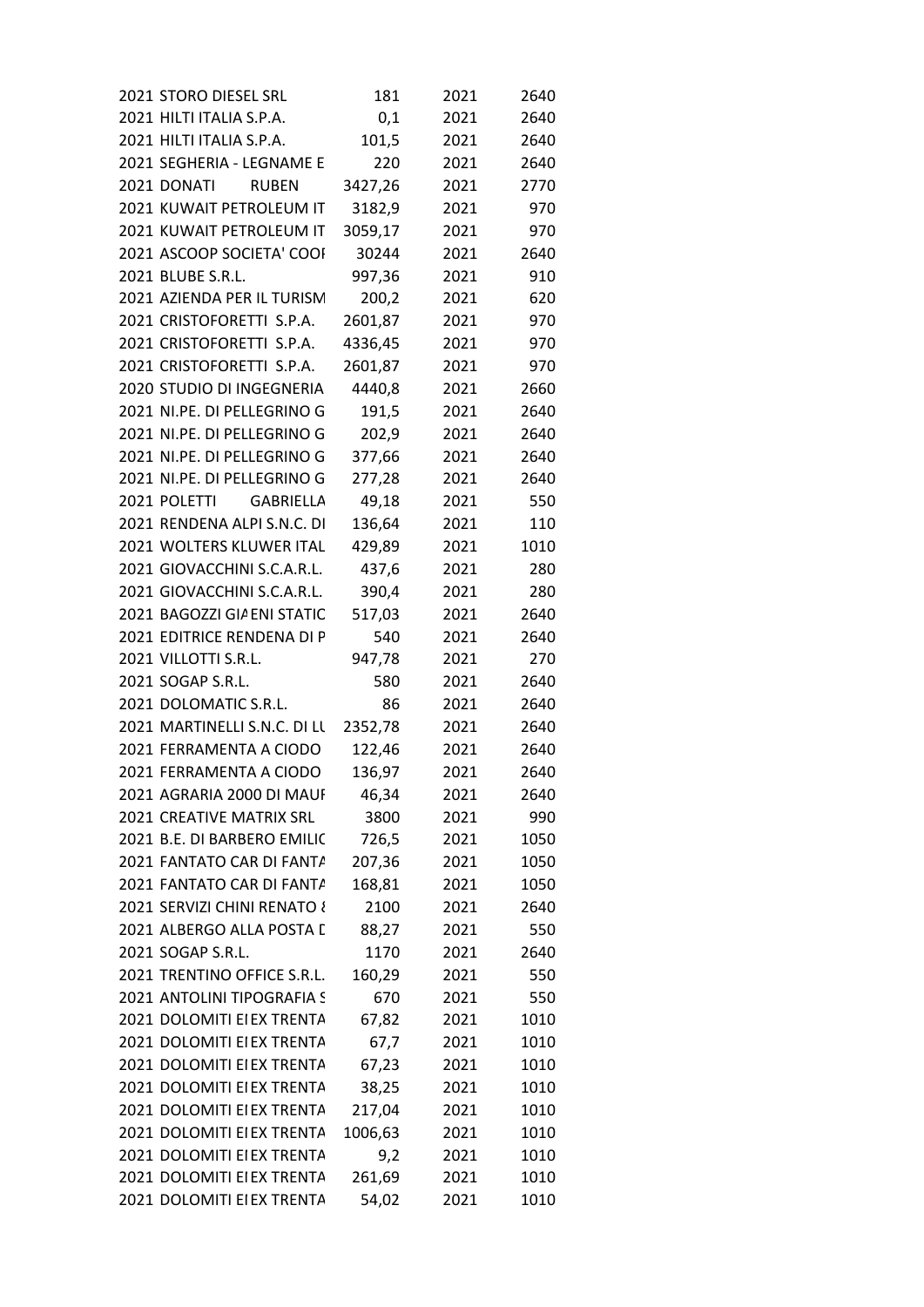| 2021 DOLOMITI EI EX TRENTA   | 160,53    | 2021 | 1010 |
|------------------------------|-----------|------|------|
| 2021 DOLOMITI EI EX TRENTA   | 79,73     | 2021 | 1010 |
| 2021 DOLOMITI EI EX TRENTA   | 201,01    | 2021 | 1010 |
| 2021 DOLOMITI EI EX TRENTA   | 137,98    | 2021 | 1010 |
| 2021 TIM S.P.A.              | 180,17    | 2021 | 1010 |
| 2021 TIM S.P.A.              | 208,82    | 2021 | 1010 |
| 2021 TIM S.P.A.              | 190,94    | 2021 | 1010 |
| 2021 TIM S.P.A.              | 60,8      | 2021 | 1010 |
| 2021 TIM S.P.A.              | 141,5     | 2021 | 1010 |
| 2021 TIM S.P.A.              | 179,6     | 2021 | 1010 |
| 2021 TIM S.P.A.              | 86,95     | 2021 | 1010 |
| 2021 GIZETA SRL              | 1066,58   | 2021 | 2640 |
| 2021 DOLZANI - ALESSANDI     | 1150      | 2021 | 2640 |
| 2021 NITIDA IMMAGINE S.R.L   | 4980      | 2021 | 2710 |
| 2021 POSTE ITALIANE S.P.A. - | 280,17    | 2021 | 140  |
| 2021 FAMIGLIA COOPERATIV.    | 1392,75   | 2021 | 970  |
| 2021 FAMIGLIA COOPERATIV.    | $-879,7$  | 2021 | 970  |
| 2021 FAMIGLIA COOPERATIV.    | 93,29     | 2021 | 550  |
| 2021 FAMIGLIA COOPERATIV.    | 16,01     | 2021 | 550  |
| 2021 FAMIGLIA COOPERATIV.    | $-123,71$ | 2021 | 550  |
| 2021 FAMIGLIA COOPERATIV.    | 123,71    | 2021 | 550  |
| 2021 FAMIGLIA COOPERATIV.    | 194,4     | 2021 | 2640 |
| 2021 ITALCOMM - SERVICE S.   | 738,91    | 2021 | 550  |
| 2021 ITALCOMM - SERVICE S.   | 72,09     | 2021 | 550  |
| 2021 ITALCOMM - SERVICE S.   | 48,11     | 2021 | 550  |
| 2021 ITALCOMM - SERVICE S.   | 194       | 2021 | 550  |
| 2021 ITALCOMM - SERVICE S.   | 157,32    | 2021 | 550  |
| 2021 CARTAGO SRL             | 5000      | 2021 | 1130 |
| 2021 ALBATROS S.R.L.         | 260       | 2021 | 600  |
| 2021 SCUOLA MUSICALE GIUI    | 300       | 2021 | 600  |
| 2021 DOLOMITI EI EX TRENTA   | 122,62    | 2021 | 1010 |
| 2021 DOLOMITI EI EX TRENTA   | 79,62     | 2021 | 1010 |
| 2021 DOLOMITI EI EX TRENTA   | 180,68    | 2021 | 1010 |
| 2021 DOLOMITI EI EX TRENTA   | 71,38     | 2021 | 1010 |
| 2021 DOLOMITI EI EX TRENTA   | 648,13    | 2021 | 1010 |
| 2021 DOLOMITI EI EX TRENTA   | 275,99    | 2021 | 1010 |
| 2021 DOLOMITI EI EX TRENTA   | 40,61     | 2021 | 1010 |
| 2021 DOLOMITI EI EX TRENTA   | 40,19     | 2021 | 1010 |
| 2021 DOLOMITI EI EX TRENTA   | 235,4     | 2021 | 1010 |
| 2021 DOLOMITI EI EX TRENTA   | 183,69    | 2021 | 1010 |
| 2021 DOLOMITI EI EX TRENTA   | 58,65     | 2021 | 1010 |
| 2021 DOLOMITI EI EX TRENTA   | 5,79      | 2021 | 1010 |
| 2021 DOLOMITI EI EX TRENTA   | 176,18    | 2021 | 1010 |
| 2021 DOLOMITI EI EX TRENTA   | 44,48     | 2021 | 1010 |
| 2021 DOLOMITI EI EX TRENTA   | 49,96     | 2021 | 1010 |
| 2021 DOLOMITI EI EX TRENTA   | 46,68     | 2021 | 970  |
| 2021 CRISTOFORETTI S.P.A.    | 1760,58   | 2021 | 970  |
| 2021 KUWAIT PETROLEUM IT     | 1057,61   | 2021 | 970  |
| 2021 BLUBE S.R.L.            | 832,96    | 2021 | 910  |
| 2021 ZENI ARDUINO            | 3806,4    | 2021 | 100  |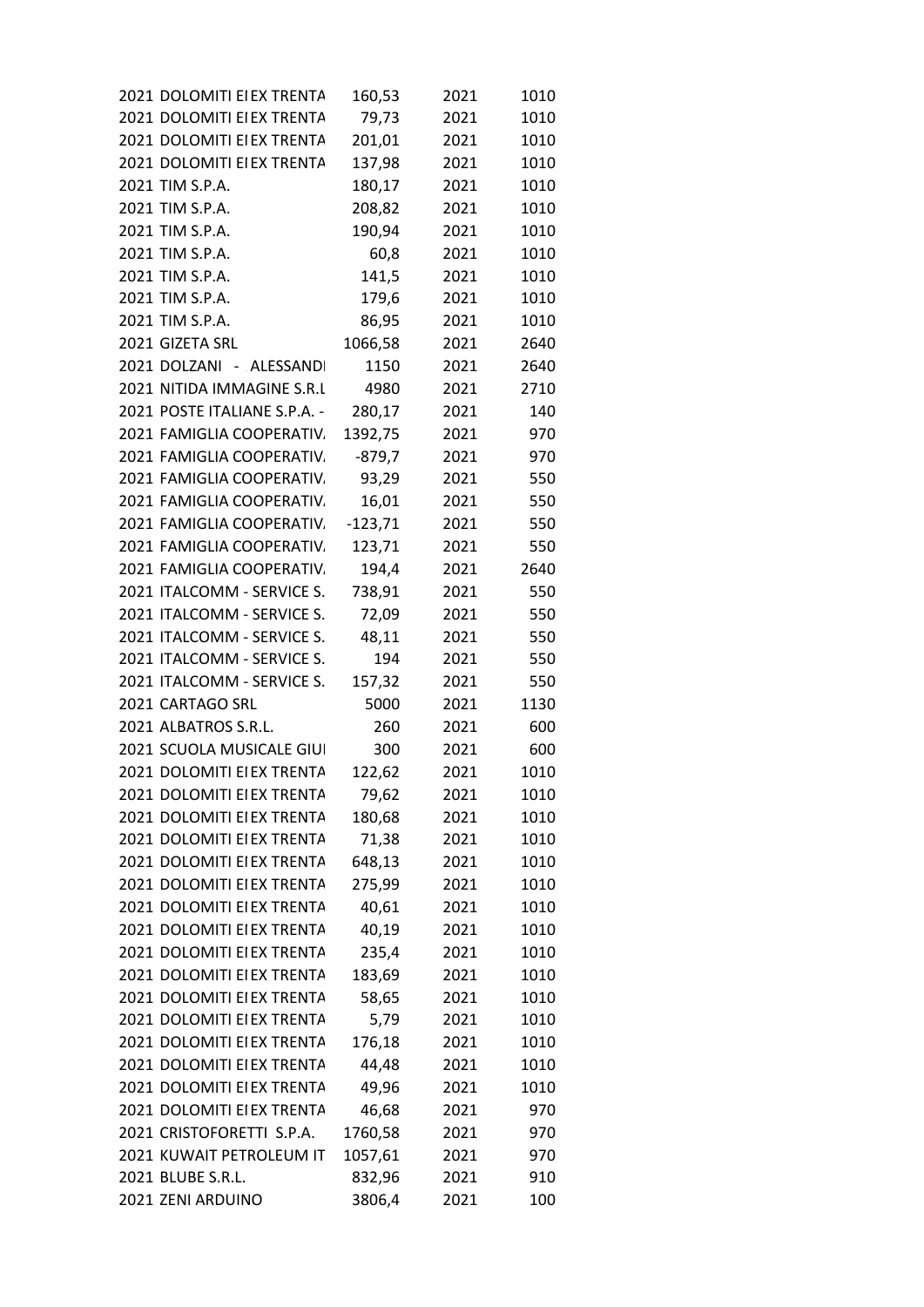| 2021 SARA CARNERI              | 100      | 2021 | 990  |
|--------------------------------|----------|------|------|
| 2021 STELDO SRL                | 53,23    | 2021 | 2640 |
| 2021 STELDO SRL                | 27,9     | 2021 | 2640 |
| 2021 STELDO SRL                | 29,8     | 2021 | 2640 |
| 2021 STELDO SRL                | 451,05   | 2021 | 2640 |
| 2021 'IL LAVORO' SOCIETA CC    | 1738,6   | 2021 | 2640 |
| 2021 'IL LAVORO' SOCIETA CC    | 13284    | 2021 | 2640 |
| 2021 FEDRIZZI S.R.L. UNIPERS   | 185,17   | 2021 | 2640 |
| 2021 FEDRIZZI S.R.L. UNIPERS   | 354,86   | 2021 | 2640 |
| 2021 FEDRIZZI S.R.L. UNIPERS   | 240,78   | 2021 | 2640 |
| 2021 ONORATI S.R.L.            | 32,73    | 2021 | 2640 |
| 2021 ONORATI S.R.L.            | 125,19   | 2021 | 2640 |
| 2021 AMISTADI MASSIMO &        | 429      | 2021 | 2640 |
| 2021 TERMOIDRAULICA MEN        | 241      | 2021 | 2640 |
| 2021 LA GIARDINERIA DI MAF     | 151,12   | 2021 | 2640 |
| 2021 LA GIARDINERIA DI MAF     | 227,88   | 2021 | 2640 |
| 2021 BAGOZZI GIA ENI STATIC    | 121,31   | 2021 | 2640 |
| 2021 AGRIFER DI BAZZOLI FR/    | 263,53   | 2021 | 2640 |
| 2021 AMONN PROFI COLOR S       | 20,05    | 2021 | 2640 |
| 2021 AMONN PROFI COLOR S       | 5,28     | 2021 | 2640 |
| 2021 SERVIZI CHINI RENATO {    | 288,94   | 2021 | 2640 |
| 2021 SERVIZI CHINI RENATO {    | 86,06    | 2021 | 2640 |
| 2021 ZANETTI<br><b>SILVER</b>  | 43,2     | 2021 | 2640 |
| 2021 PELLIZZARI RINALDO        | 21,23    | 2021 | 2640 |
| 2021 PELLIZZARI<br>RINALDO     | 61,48    | 2021 | 2640 |
| 2021 DALLAVALLE LUIGI GON      | 532      | 2021 | 2640 |
| 2021 NI.PE. DI PELLEGRINO G    | 129,99   | 2021 | 2640 |
| 2021 PAN-STUDIO ASSOCIAT(      | 7930,02  | 2021 | 2660 |
| 2021 PAN-STUDIO ASSOCIAT(      | 5372,82  | 2021 | 2660 |
| 2021 MARGONAR ANGELO           | 5272     | 2021 | 2660 |
| 2021 ELICAMPIGLIO S.R.L.       | 690      | 2021 | 2660 |
| 2021 ELICAMPIGLIO S.R.L.       | 2070     | 2021 | 2660 |
| 2021 ELIMAST SRL               | 20375    | 2021 | 2660 |
| 2021 RABBIESE P.S.C.A.R.L.     | 8010,45  | 2021 | 2650 |
| 2021 IMPRESA EDILE FOSTINI     | 27210,6  | 2021 | 2710 |
| 2021 ANTOLINI TIPOGRAFIA S     | 300      | 2021 | 140  |
| 2021 LAVORO SOCIETA' COOI      | 1169,79  | 2021 | 1090 |
| 2021 LAVORO SOCIETA' COOI      | 600      | 2021 | 1090 |
| 2021 BENASSI SRL               | 3377,75  | 2021 | 260  |
| 2021 EUROSPORT S.N.C. DI N     | 1409,84  | 2021 | 155  |
| 2021 ACS DATA SYSTEMS S.P.     | 211      | 2021 | 260  |
| 2021 BONAZZA<br><b>ROBERTA</b> | 1800     | 2021 | 600  |
| 2021 TIM S.P.A.                | $-36,97$ | 2021 | 1010 |
| 2021 TIM S.P.A.                | 13,55    | 2021 | 1010 |
| 2021 TIM S.P.A.                | 55,8     | 2021 | 1010 |
| 2021 TIM S.P.A.                | 192,89   | 2021 | 1010 |
| 2021 TIM S.P.A.                | $-90,15$ | 2021 | 1010 |
| 2021 TIM S.P.A.                | 186,95   | 2021 | 1010 |
| 2021 TIM S.P.A.                | 136,8    | 2021 | 1010 |
| 2021 TIM S.P.A.                | 199,21   | 2021 | 1010 |
|                                |          |      |      |